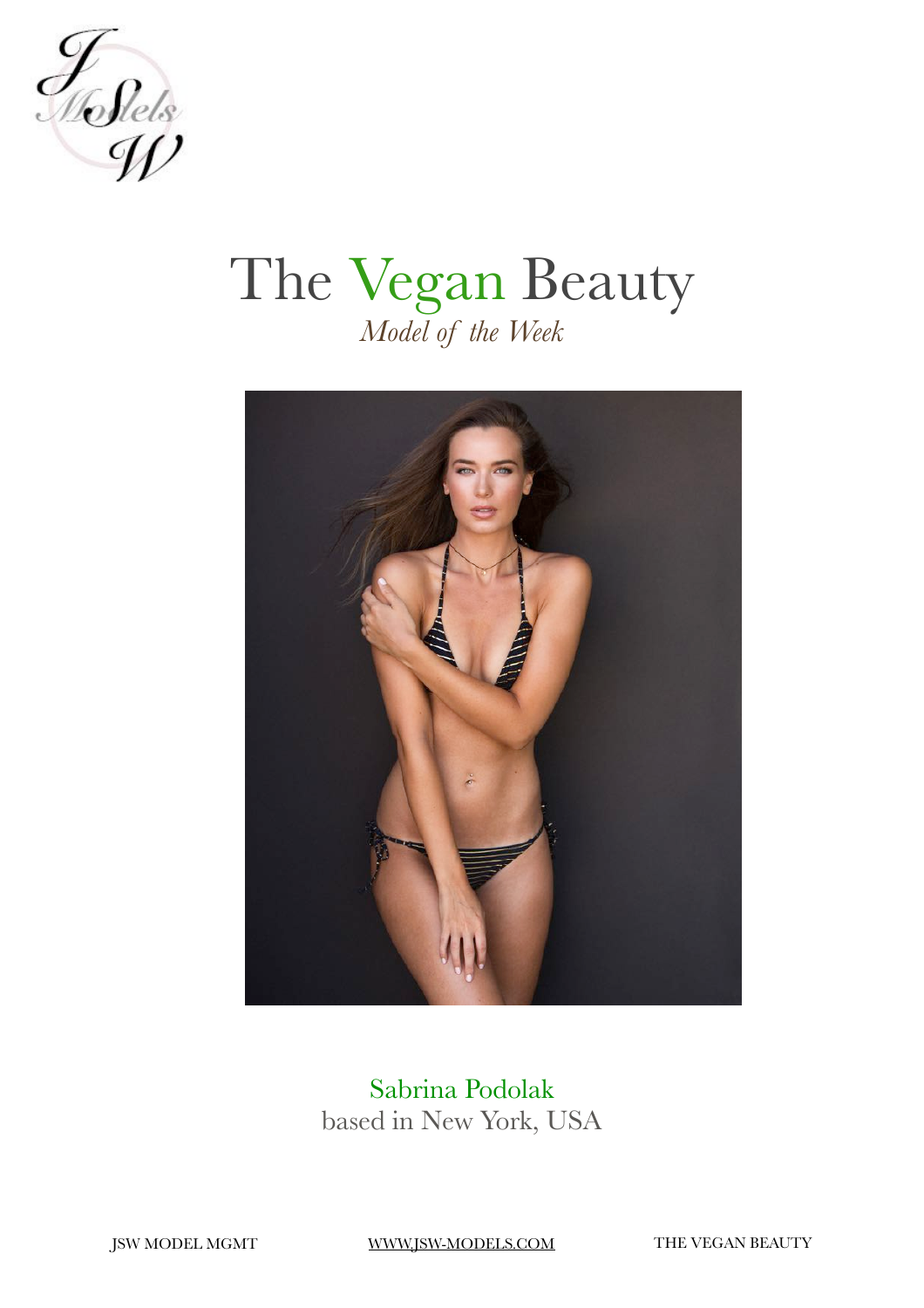### Vegan Biography: Sabrina

#### **Since when are you vegan?**

I have been vegan for **2 years** now, was vegetarian for about 5 years before that.

#### **Why did you choose to be began?**

I first went vegetarian in the beginning stages of my modeling career to try and be more fit and lean, after reading the book "**Skinny Bitch**". But I noticed I was **feeling sluggish** and my goals weren't being reached. I did some research and realized I was eating all **processed foods** to help the transition going vegetarian. So I researched further, and what I found was **shocking** and disappointing, that the food on our plates are making a huge impact not only to our **health** and the **suffering of animals** but to the **environment** as well. After watching many documentaries and reading books, I made the transition to **vegan**. And I couldn't be happier! I have way **more energy** and I feel great!

#### **What are your Experiences in the model industry and how developed your career?**

I have been modeling now for 8 years, **since 2009**. Most of my work consists of **commercial catalog** and **beauty**.

I started out in the industry as a **junior model** doing lots of fun **promo advertisement** and junior catalog type jobs. Then branched out to more agencies and built **relationships** with steady clients doing beauty, catalog, lifestyle and sometimes video. Which is mostly what I do now. For the most part I have had a pretty **positive experience** in my modeling career, with some great people guiding me along the way!

#### **What are you doing besides modeling?**

I am a **makeup artist**, with a cosmetology license, and have been doing that on side for about 5 years.

I also love to cook so I am currently **building a website** to share all my **vegan recipes** and **sustainable health, lifestyle**, and **beauty tips**! You can stay up to date with that and view photos of my food on my other Instagram page. I plan to do some online courses in the future to be a **certified holistic nutritionist.**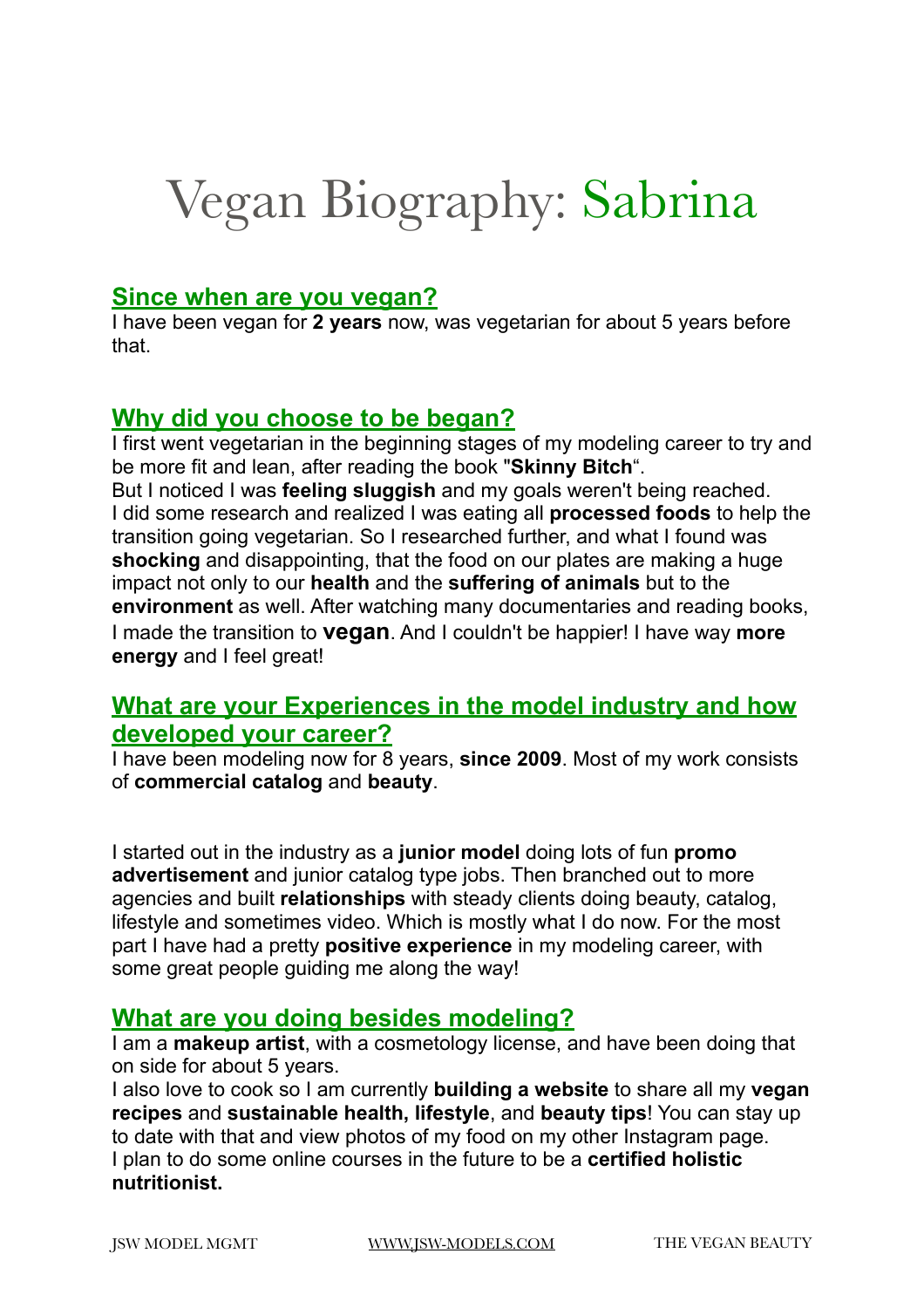### New Vegan Faces







**Rachel Ford** 175cm - 32 EU- 81cm/32" - 61cm/24" - 86cm/34" - 38 - Blonde - Blue

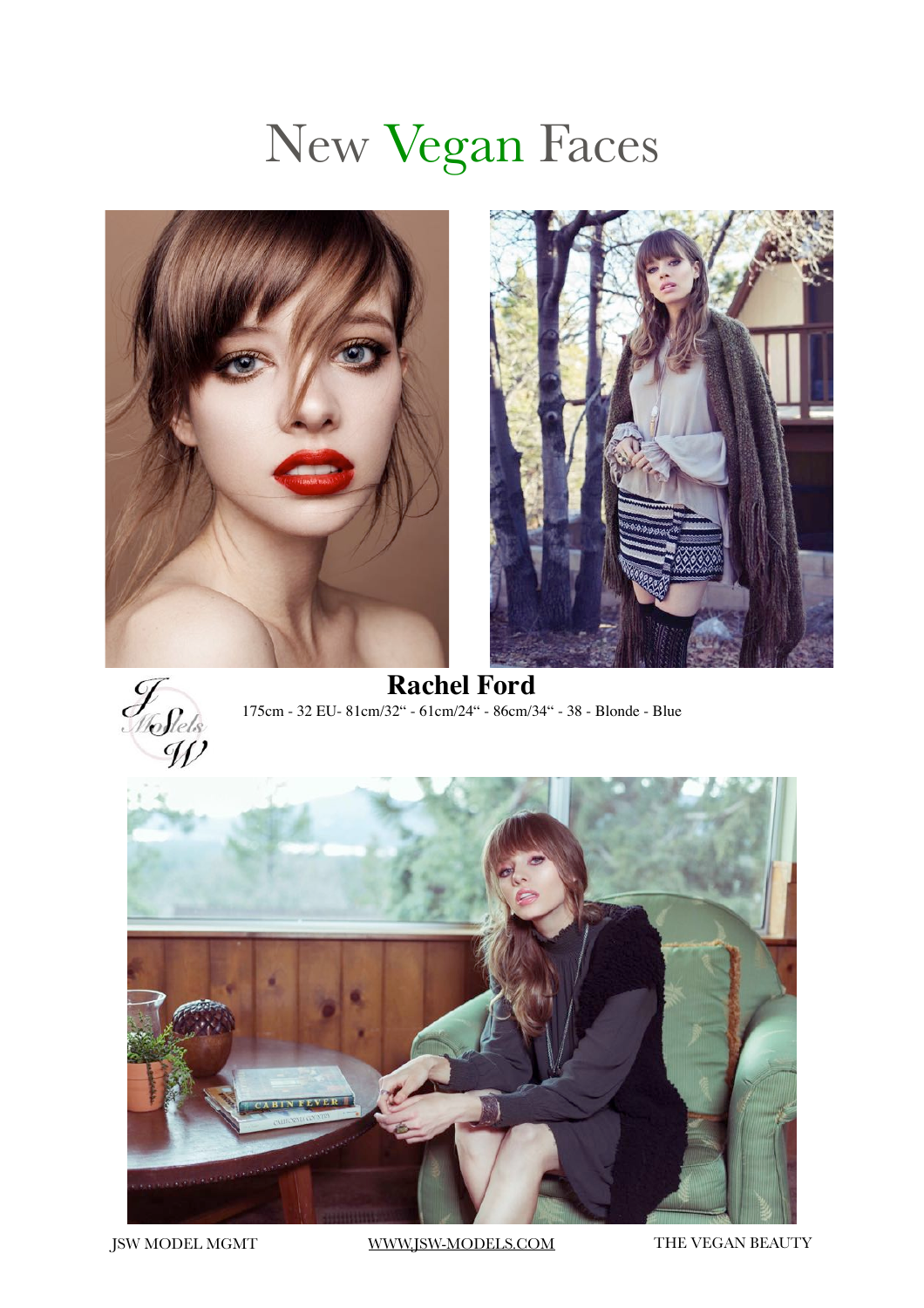# New Vegan Faces





**Lucas Bernadini** 183cm - 40 EU- 79cm/31" - 89cm/35" - 40 - Brown - Brown



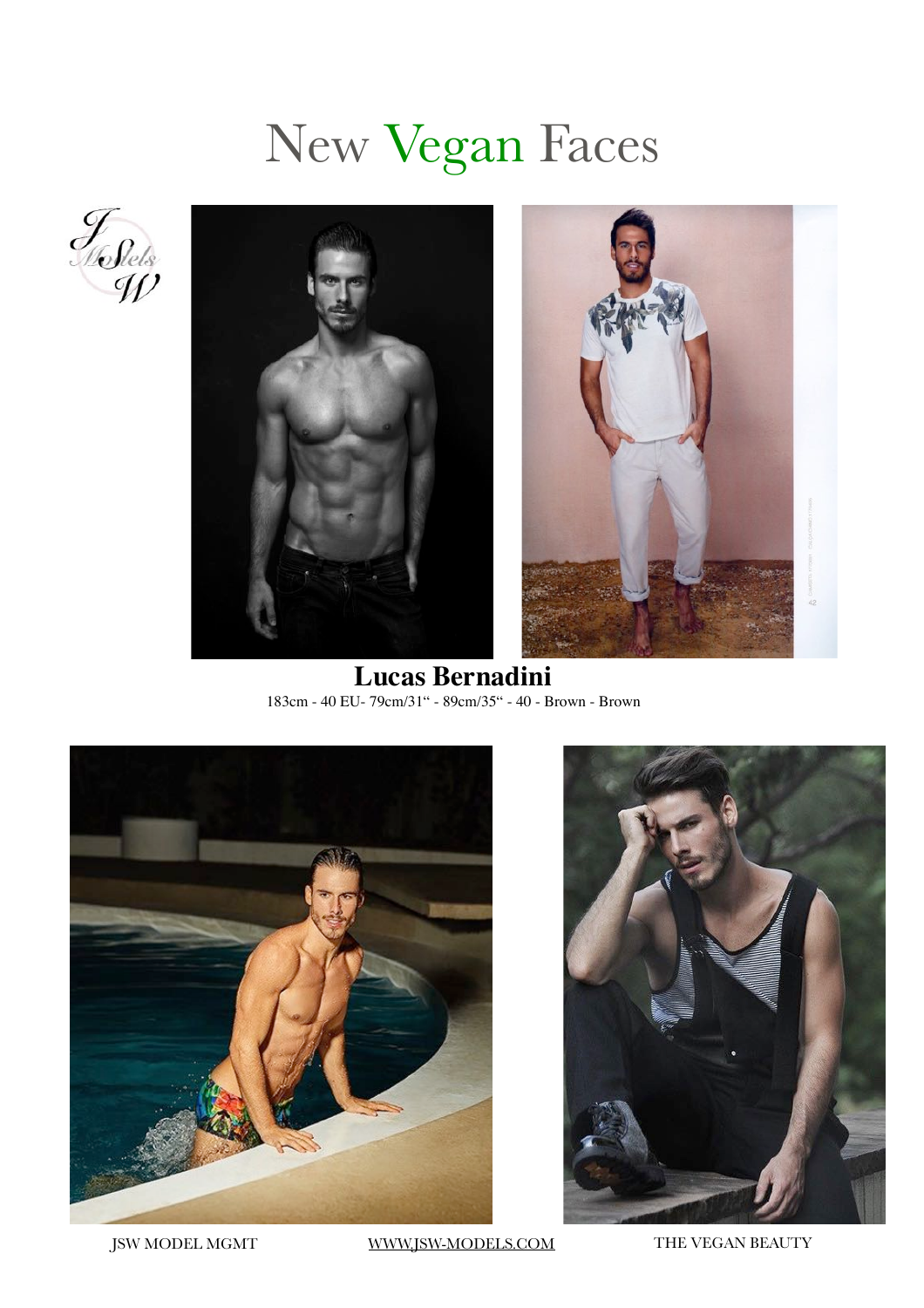# Favorite vegan Spot: London

When it comes to vegan traveling and trying new vegan options, it is always helpful to have someone guide you along the way, who knows the city as their own closet.

**Ayurvedic Nutricionist Anika** tried them all and here is her favorite **vegan restaurant**, which you definitely must try, when in **London**.



#### *Redemption Bar*



Redemption Bar is **strictly vegan**, refined sugar free and my favourite part.. alcohol free. Their mocktails are to die for, my favourite is the **'bombay love'** which is a mix of fresh lemon and ginger, fresh carrot, organic turmeric root and coconut kefir. They also offer **daily 'buddha bowls'** on the menu which is usually a daily special containing an ayurvedic twist, which as a vegetable curry, pilaf rice/quinoa or dahl. So far I have tried a variety of the daily bowls and they have always been incredibly tasty and nourishing.

read more about other great vegan restaurants in London: [Ayurvedic Ani](http://ayurvedicani.com/my-favourite-healthy-places-in-london/fullsizerender-20/)